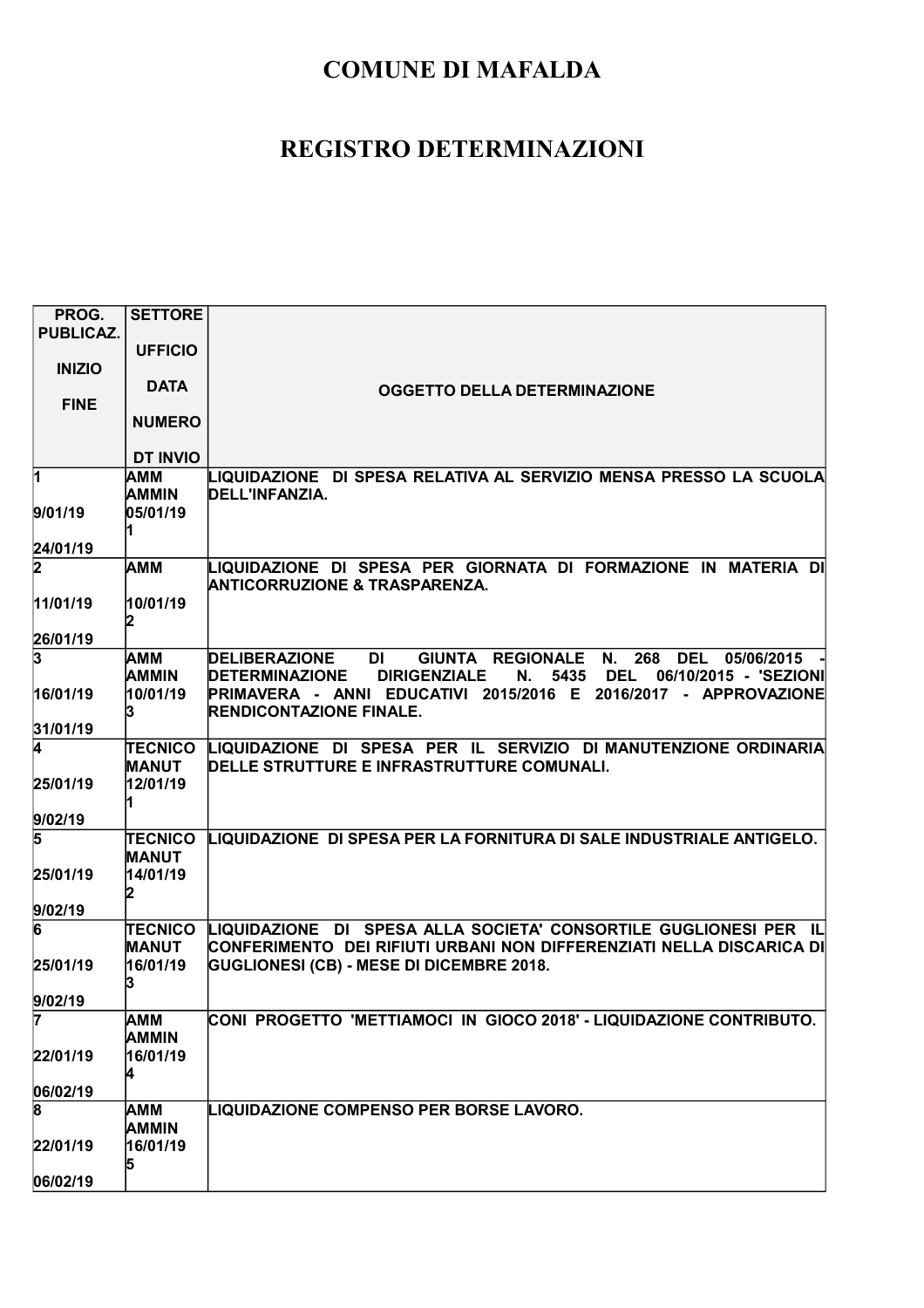| 9               | <b>SEGR</b>                | ALLINEAMENTO RENDICONTI ECONOMICO-PATRIMONIALI ANNI<br><b>SERVIZIO</b>                                                                                                             |
|-----------------|----------------------------|------------------------------------------------------------------------------------------------------------------------------------------------------------------------------------|
|                 | SEGR.                      | 2018-2020-AFFIDAMENTO ALLA DITTA APKAPPA S.R.L.                                                                                                                                    |
| 18/01/19        | 17/01/19                   |                                                                                                                                                                                    |
|                 | 6                          |                                                                                                                                                                                    |
| 02/02/19        |                            |                                                                                                                                                                                    |
| $\overline{10}$ | <b>AMM</b>                 | LIQUIDAZIOE DI SPESA RELATIVA ALLE SPESE POSTALI.                                                                                                                                  |
| 21/01/19        | 17/01/19                   |                                                                                                                                                                                    |
| 05/02/19        |                            |                                                                                                                                                                                    |
| $\overline{11}$ | AMM<br><b>AMMIN</b>        | DELIBERAZIONE DELLA GIUNTA REGIONALE N. 387 DEL 16 OTTOBRE 2017<br>DETERMINAZIONE DIRIGENZIALE N. 5584 DEL 13 NOVEMBRE 2017                                                        |
| 22/01/19        | 17/01/19<br>8              | PROSECUZIONE SERVIZIO 'SEZIONE PRIMAVERA' ANNO EDUCATIVO 2017/2018<br><b>APPROVAZIONE RENDICONTAZIONE FINALE.</b>                                                                  |
| 06/02/19        |                            |                                                                                                                                                                                    |
| 12              | AMM<br>AMMIN               | INDAGINE ISTAT 'ASPETTI DELLA VITA QUOTIDIANA 2019' (AVQ) - CODICE     ISTAT<br>INDIVIDUAZIONE RESPONSABILE DELL'INDAGINE E AFFIDAMENTO<br>00204 -                                 |
| 25/01/19        | 22/01/19                   | <b>INCARICO DI RILEVATORE.</b>                                                                                                                                                     |
| 9/02/19         |                            |                                                                                                                                                                                    |
| $\overline{13}$ | <b>AMM</b><br><b>AMMIN</b> | SERVIZIO 'SEZIONI PRIMAVERA' ANNI EDUCATIVI 2015/2016 E 2016/2017<br><b>LIQUIDAZIONE</b><br><b>ALLA</b><br><b>SOCIETA'</b><br><b>SALDO</b><br><b>COOPERATIVA</b><br><b>SOCIALE</b> |
| 25/01/19        | 23/01/19<br>10             | NUOVASSISTENZA ONLUS.                                                                                                                                                              |
| 9/02/19         |                            |                                                                                                                                                                                    |
| $ 14\rangle$    | <b>TECNICO</b>             | <b>IMPEGNO DI SPESA PER ACQUISTO CARBURANTE AUTOMEZZI COMUNALI</b>                                                                                                                 |
|                 | <b>MANUT</b>               |                                                                                                                                                                                    |
| 25/01/19        | 23/01/19                   |                                                                                                                                                                                    |
|                 | 4                          |                                                                                                                                                                                    |
| 9/02/19         |                            |                                                                                                                                                                                    |
| 15              | TECNICO<br><b>MANUT</b>    | SERVIZIO DI TRATTAMENTO RSU DIFFERENZIATO FRAZIONE ORGANICA PRESSO<br><b>L'IMPIANTO</b><br><b>DI</b><br>COMPOSTAGGIO DI GUGLIONESI AMBIENTE<br>(CB)                                |
| 25/01/19        | 24/01/19<br>5              | LIQUIDAZIONE ALLA DITTA FOGLIA UMBERTO SRL - MESE DI DICEMBRE 2018.                                                                                                                |
| 9/02/19         |                            |                                                                                                                                                                                    |
| 16              | AMM<br><b>AMMIN</b>        | CIMITERIALE PER SEPOLTURA A TERRA NEL VECCHIO<br><b>CONCESSIONE</b><br><b>CIMITERO.</b>                                                                                            |
| 01/02/19        | 24/01/19<br>11             |                                                                                                                                                                                    |
| 16/02/19        |                            |                                                                                                                                                                                    |
| 17              | TECNICO<br><b>MANUT</b>    | <b>IMPEGNO</b><br><b>SPESA</b><br><b>PER</b><br><b>CONTROLLO</b><br>SEMESTRALE, REVISIONE E<br><b>DI</b><br><b>FORNITURA DI ESTINTORI</b>                                          |
| 20/03/19        | 25/01/19<br>16             |                                                                                                                                                                                    |
| 04/04/19        |                            |                                                                                                                                                                                    |
| 18              | <b>RAG</b>                 | NOLEGGIO FOTOCOPIATRICE - LIQUIDAZIONE IV TRIMESTRE 2018 - PERIODO<br>DAL 29.09.2018 AL 27.12.2018.                                                                                |
| 08/02/19        | 30/01/19                   |                                                                                                                                                                                    |
| 23/02/19        |                            |                                                                                                                                                                                    |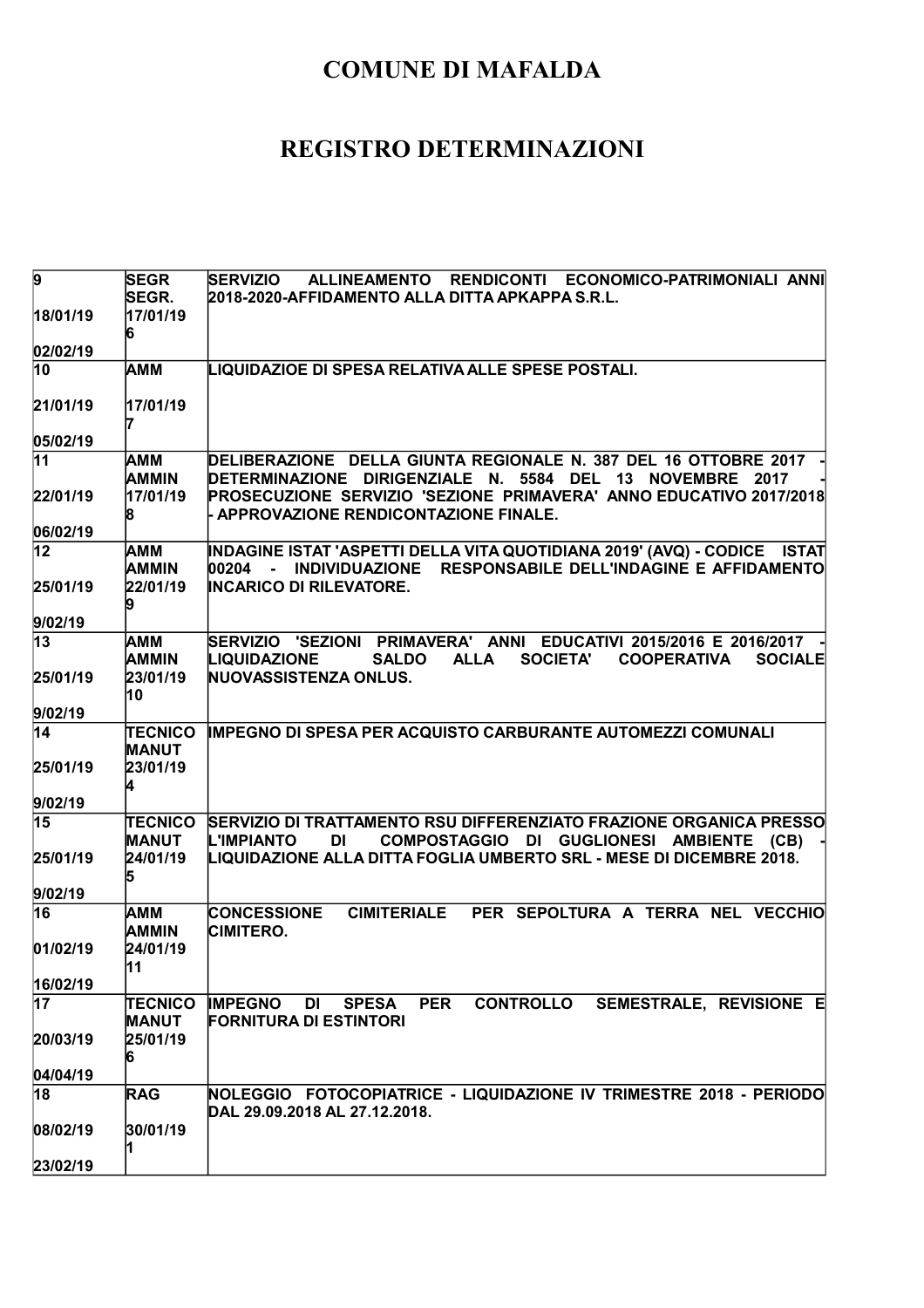| $\overline{19}$ | <b>RAG</b>                     | <b>APPROVAZIONE RUOLO ACQUA 2^ SEMESTRE 2018</b>                                                                         |
|-----------------|--------------------------------|--------------------------------------------------------------------------------------------------------------------------|
|                 |                                |                                                                                                                          |
|                 | 30/01/19                       |                                                                                                                          |
|                 |                                |                                                                                                                          |
| 20              | AMM                            | LIQUIDAZIONE DI SPESA RIGUARDANTE IL SERVIZIO DI SEPPELLIMENTO,                                                          |
| 08/02/19        | AMMIN<br>01/02/19              | GESTIONE E CUSTODIA DEL CIMITERO COMUNALE -<br><b>MANUTENZIONE,</b><br>PERIODO OTTOBRE/DICEMBRE 2018.                    |
|                 | 12                             |                                                                                                                          |
| 23/02/19        |                                |                                                                                                                          |
| 21              | <b>TECNICO</b>                 | LIQUIDAZIONE SPESE TELEFONICHE UTENZE COMUNALI E SCUOLE OTTOBRE                                                          |
| 08/02/19        | <b>MANUT</b><br>02/02/19       | <b>E NOVEMBRE 2018</b>                                                                                                   |
|                 |                                |                                                                                                                          |
| 23/02/19        |                                |                                                                                                                          |
| 22              | TECNICO<br><b>MANUT</b>        | IMPEGNO E LIQUIDAZIONE DI SPESA PER LA STIPULA DELLE POLIZZE<br>ASSICURATIVE AUTOMEZZI COMUNALI.                         |
| 14/02/19        | 05/02/19                       |                                                                                                                          |
|                 |                                |                                                                                                                          |
| 01/03/19        |                                |                                                                                                                          |
| 23              | <b>RAG</b>                     | IMPEGNO DI SPESA RIGUARDANTE L'ACQUISTO DI FRANCOBOLLI PER L'INVIO<br>DEI BOLLETTINI DI PAGAMENTO ACQUA 2^ SEMESTRE 2018 |
| 08/02/19        | 05/02/19                       |                                                                                                                          |
|                 | 13                             |                                                                                                                          |
| 23/02/19        |                                |                                                                                                                          |
| 24              | <b>TECNICO</b><br>MANUT        | LIQUIDAZIONE DI SPESA UTENZE COMUNALI FATTURE GAS METANO.                                                                |
| 20/02/19        | 06/02/19                       |                                                                                                                          |
|                 |                                |                                                                                                                          |
| 07/03/19        |                                |                                                                                                                          |
| 25              | <b>TECNICO</b><br><b>MANUT</b> | LIQUIDAZIONE DI SPESA UTENZE COMUNALI FATTURE GAS METANO                                                                 |
| 05/03/19        | 07/02/19                       |                                                                                                                          |
|                 | 10                             |                                                                                                                          |
| 20/03/19        |                                |                                                                                                                          |
| 26              | <b>AMM</b><br>AMMIN            | <b>PER</b><br>IL SERVIZIO MENSA PRESSO LA SCUOLA<br><b>IMPEGNO</b><br>DI<br><b>SPESA</b><br>DELL'INFANZIA.               |
| 15/02/19        | 07/02/19                       |                                                                                                                          |
|                 | 13                             |                                                                                                                          |
| 02/03/19<br>27  |                                |                                                                                                                          |
|                 | TECNICO<br><b>MANUT</b>        | LIQUIDAZIONE DI SPESA PER SOMMINISTRAZIONE DI ENERGIA ELETTRICA<br><b>PUBBLICA ILLUMINAZIONE</b>                         |
| 20/02/19        | 07/02/19                       |                                                                                                                          |
|                 | 11                             |                                                                                                                          |
| 07/03/19<br>28  | TECNICO                        | LIQUIDAZIONE DI SPESA RIGUARDANTE LA SOMMINISTRAZIONE DI ENERGIA                                                         |
|                 | <b>MANUT</b>                   | ELETTRICA UFFICI E SERVIZI COMUNALI                                                                                      |
| 20/02/19        | 07/02/19                       |                                                                                                                          |
|                 | 12                             |                                                                                                                          |
| 07/03/19        |                                |                                                                                                                          |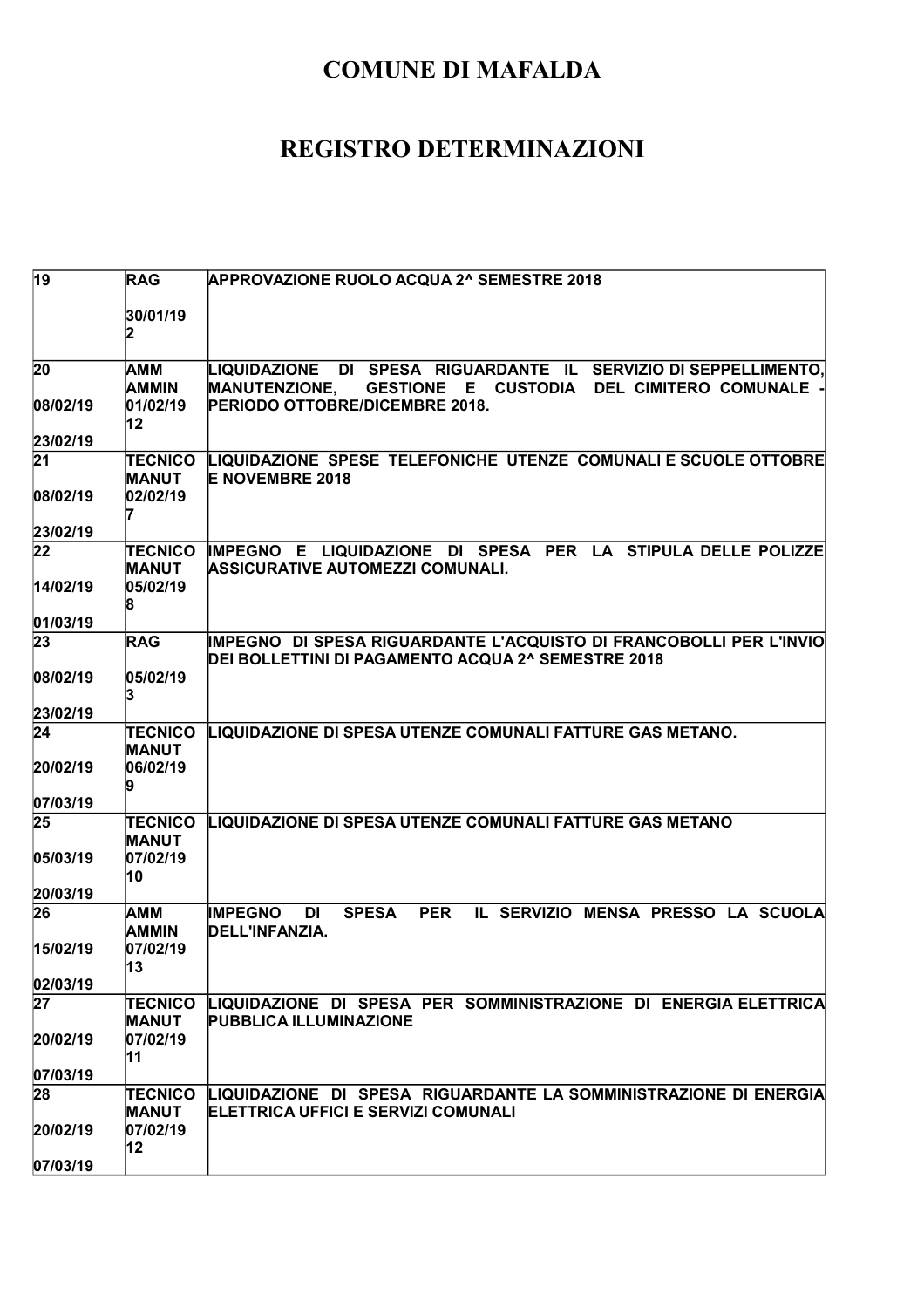| 29             | <b>AMM</b>              | <b>IMPEGNO DI SPESA PER LE SPESE D'UFFICIO</b>                                                                                          |
|----------------|-------------------------|-----------------------------------------------------------------------------------------------------------------------------------------|
|                | <b>ECONO</b>            |                                                                                                                                         |
| 19/02/19       | 08/02/19                |                                                                                                                                         |
| 06/03/19       | 14                      |                                                                                                                                         |
| 30             | <b>AMM</b>              | <b>APPLICAZIONE DEL BARATTO AMMINISTRATIVO SIG.RA D.O.I.</b>                                                                            |
|                | <b>AMMIN</b>            |                                                                                                                                         |
|                | 12/02/19                |                                                                                                                                         |
|                | 15                      |                                                                                                                                         |
|                |                         |                                                                                                                                         |
| 31             | АММ                     | LA SCUOLA<br><b>SPESA</b><br><b>PER</b><br><b>SERVIZIO</b><br><b>MENSA</b><br><b>PRESSO</b><br><b>IMPEGNO</b><br><b>DI</b>              |
|                | <b>AMMIN</b>            | DELL'INFANZIA.                                                                                                                          |
| 23/02/19       | 12/02/19                |                                                                                                                                         |
| 11/03/19       | 16                      |                                                                                                                                         |
| 32             | ΙАΜΜ                    | LIQUIDAZIONE DI SPESA RELATIVA AL SERVIZIO MENSA PRESSO LA SCUOLA                                                                       |
|                | AMMIN                   | DELL'INFANZIA.                                                                                                                          |
| 23/02/19       | 12/02/19                |                                                                                                                                         |
|                | 17                      |                                                                                                                                         |
| 11/03/19       |                         |                                                                                                                                         |
| 33             | AMM                     | AMBITO TERRITORIALE SOCIALE DI TERMOLI - PIANO SOCIALE DI ZONA                                                                          |
|                | <b>AMMIN</b>            | LIQUIDAZIONE<br>QUOTA<br>DI<br><b>COMPARTECIPAZIONE</b><br>PER I SERVIZI SOCIO-                                                         |
| 23/02/19       | 13/02/19                | <b>ASSISTENZIALI - II° SEMESTRE 2018.</b>                                                                                               |
|                | 18                      |                                                                                                                                         |
| 11/03/19<br>34 | AMM                     | LIQUIDAZIONE COMPENSO PER BORSA LAVORO.                                                                                                 |
|                | <b>AMMIN</b>            |                                                                                                                                         |
| 15/02/19       | 13/02/19                |                                                                                                                                         |
|                | 19                      |                                                                                                                                         |
| 02/03/19       |                         |                                                                                                                                         |
| 35             | <b>TECNICO</b>          | LIQUIDAZIONE DI SPESA RIGUARDANTE IL CANONE PER IL SERVIZIO DI                                                                          |
|                | <b>MANUT</b>            | ESERCIZIO E MANUTENZIONE DEGLI IMPIANTI TERMICI COMUNALI ANNO 2017-                                                                     |
|                |                         |                                                                                                                                         |
|                | 13/02/19                | <b>2018. SVINCOLO CAUZIONE.</b>                                                                                                         |
|                | 13                      |                                                                                                                                         |
|                |                         |                                                                                                                                         |
| 36             | <b>TECNICO</b>          | QUATTRO CON RISCATTO FINALE - LIQUIDAZIONE 10° RATA TRIMESTRALE                                                                         |
|                | 20/02/19                | <b>POSTICIPATA</b>                                                                                                                      |
|                | 14                      |                                                                                                                                         |
|                |                         |                                                                                                                                         |
| 37             | TECNICO                 | SERVIZIO NOLEGGIO ARREDI PER UFFICI COMUNALI PER LA DURATA DI ANNI<br>LIQUIDAZIONE DI SPESA PER IL SERVIZIO DI NOLEGGIO, INSTALLAZIONE, |
|                | <b>MANUT</b>            | MANUTENZIONE E SMONTAGGIO DELLE LUMINARIE NATALIZIE 2018.                                                                               |
|                | 20/02/19                |                                                                                                                                         |
|                | 15                      |                                                                                                                                         |
|                |                         |                                                                                                                                         |
| 38             | TECNICO<br><b>MANUT</b> | IMPEGNO DI SPESA PER ACQUISTO CARBURANTE AUTOMEZZI COMUNALI.                                                                            |
| 05/03/19       | 21/02/19                |                                                                                                                                         |
| 20/03/19       | 16                      |                                                                                                                                         |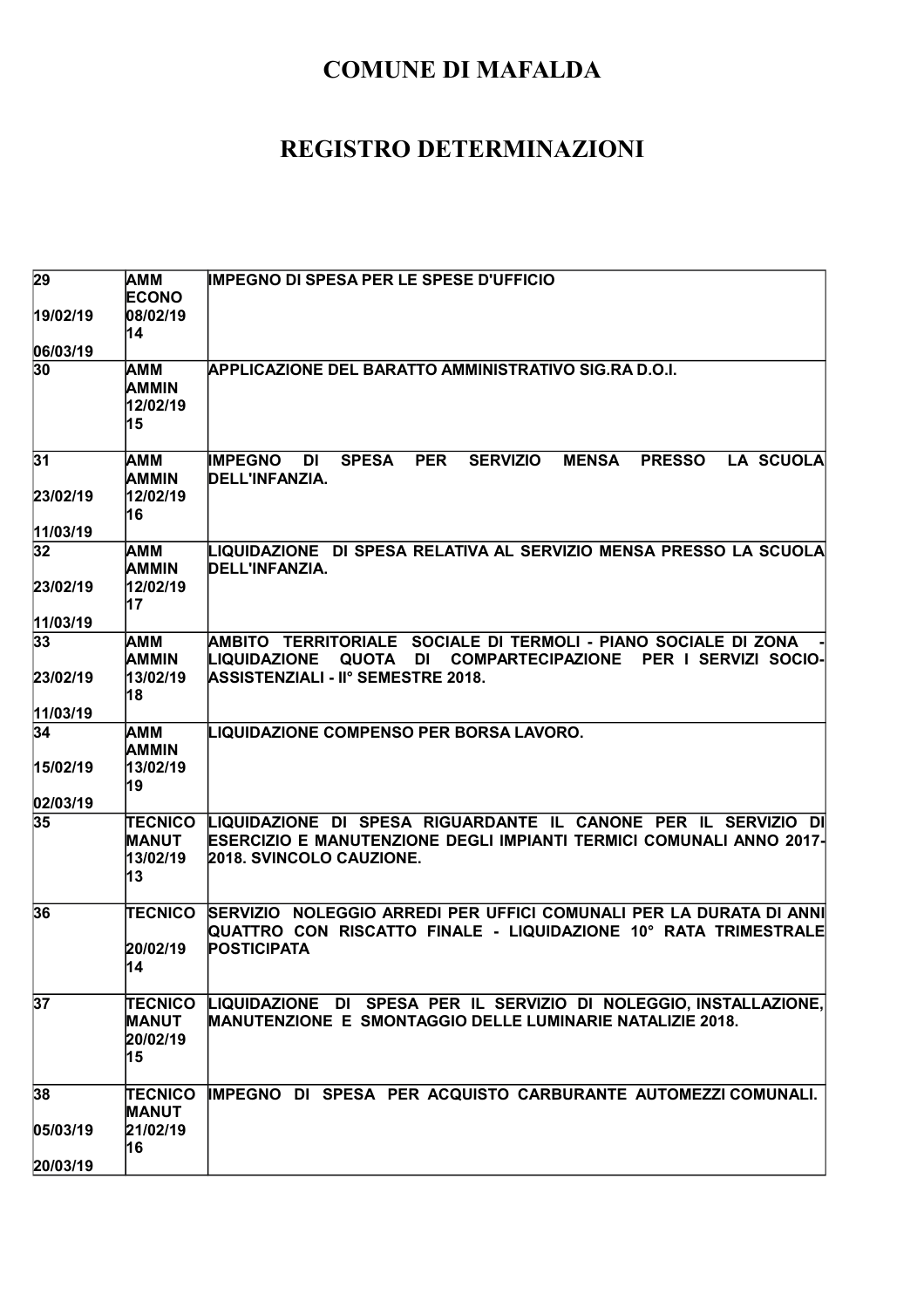| 39              | <b>TECNICO</b>                 | SERVIZIO DI TRATTAMENTO RSU DIFFERENZIATO FRAZIONE ORGANICA PRESSO                                                                                                                       |
|-----------------|--------------------------------|------------------------------------------------------------------------------------------------------------------------------------------------------------------------------------------|
|                 | <b>MANUT</b>                   | <b>L'IMPIANTO</b><br>DI<br>COMPOSTAGGIO DI GUGLIONESI AMBIENTE (CB)                                                                                                                      |
| 27/02/19        | 21/02/19<br>17                 | LIQUIDAZIONE ALLA DITTA FOGLIA UMBERTO SRL - MESE DI GENNAIO 2019.                                                                                                                       |
| 14/03/19        |                                |                                                                                                                                                                                          |
| 40              | TECNICO<br><b>MANUT</b>        | LIQUIDAZIONE DI SPESA ALLA SOCIETA' CONSORTILE GUGLIONESI AMBIENTE<br>PER IL CONFERIMENTO DEI RIFIUTI URBANI NON DIFFERENZIATI NELA                                                      |
| 27/02/19        | 21/02/19<br>18                 | DISCARICA DI GUGLIONESI (CB) - MESE DI GENNAIO 2019.                                                                                                                                     |
| 14/03/19        |                                |                                                                                                                                                                                          |
| <b>41</b>       | TECNICO                        | AMMODERNAMENTO ED ADEGUAMENTO DEGLI IMPIANTI DI<br><b>LAVORI</b><br>DI<br><b>DEI</b><br><b>DEPURAZIONE</b><br><b>COMUNI</b><br><b>DI</b><br><b>ACQUAVIVA</b><br><b>COLLECROCE.</b>       |
| 27/02/19        | 21/02/19<br>19                 | CASTELMAURO, GUARDIALFIERA, LUPARA, MAFALDA, MONTEMITRO, PALATA,<br>SAN FELICE DEL MOLISE E TAVENNA - LIQUIDAZIONE 1º S.A.L.                                                             |
| 14/03/19        |                                |                                                                                                                                                                                          |
| $\overline{42}$ | <b>TECNICO LAVORI</b>          | AMMODERNAMENTO ED ADEGUAMENTO DEGLI IMPIANTI DI<br>DI<br><b>DEI</b><br><b>DEPURAZIONE</b><br><b>COMUNI</b><br><b>DI</b><br><b>ACQUAVIVA</b><br><b>COLLECROCE.</b>                        |
| 27/02/19        | 21/02/19<br>20                 | CASTELMAURO, GUARDIALFIERA, LUPARA, MAFALDA, MONTEMITRO, PALATA,<br>SAN FELICE DEL MOLISE E TAVENNA - LIQUIDAZIONE 2° S.A.L.                                                             |
| 14/03/19        |                                |                                                                                                                                                                                          |
| 43              | <b>RAG</b><br><b>RAG</b>       | <b>DELLA</b><br><b>DETERMINAZIONE</b><br><b>CONTRATTARE</b><br><b>PER</b><br><b>L'ASSUNZIONE</b><br>$\mathbf{A}$<br>ANTICIPAZIONE DI LIQUIDITÀ DI CUI ALL'ART 1 COMMI DA 849 A 857 DELLA |
| 25/02/19        | 23/02/19<br>4                  | LEGGE 20 DICEMBRE 2018 N. 145 (LEGGE DI BILANCIO 2019) CON LA CASSA<br><b>DEPOSITI E PRESTITI S.P.A.</b>                                                                                 |
| 12/03/19        |                                |                                                                                                                                                                                          |
| 44              | <b>AMM</b>                     | IMPEGNO DI SPESA PER MANIFESTAZIONE DAL TITOLO 'IL CARNEVALE DEI<br><b>BAMBINI'</b>                                                                                                      |
| 27/02/19        | 25/02/19<br>20                 |                                                                                                                                                                                          |
| 14/03/19        |                                |                                                                                                                                                                                          |
| 45              | <b>AMM</b>                     | LIQUIDAZIONE DI SPESA RELATIVA ALLE SPESE POSTALI.                                                                                                                                       |
| 27/02/19        | 26/02/19<br>21                 |                                                                                                                                                                                          |
| 14/03/19        |                                |                                                                                                                                                                                          |
| 46              | AMM<br><b>AMMIN</b>            | LIQUIDAZIONE DI SPESA RELATIVA AL SERVIZIO MENSA PRESSO LA SCUOLA<br>DELL'INFANZIA.                                                                                                      |
| 28/02/19        | 26/02/19<br>22                 |                                                                                                                                                                                          |
| 15/03/19        |                                |                                                                                                                                                                                          |
| 47              | <b>TECNICO</b><br><b>MANUT</b> | LIQUIDAZIONE DI SPESA RIGUARDANTE LA MANUTENZIONE ALLA MACCHINA<br>TIPO COUNTRY 330-L1/OP-Q.LI23 -TARGATA ADA 218 ADIBITA AL<br><b>DURSO</b>                                             |
| 27/02/19        | 26/02/19<br>21                 | <b>SERVIZIO TECNICO.</b>                                                                                                                                                                 |
| 14/03/19        |                                |                                                                                                                                                                                          |
| 48              | TECNICO                        | LAVORI DI INTERVENTO PER MIGLIORARE L'EFFICIENZA DELLE RETI IDRICHE<br>DEI COMUNI DI ACQUAVIVA COLLECROCE, CASTELMAURO, GUARDIALFIERA,                                                   |
|                 | 27/02/19<br>22                 | LUPARA, MAFALDA, MONTEMITRO, PALATA, SAN-FELICE DEL MOLISE E<br>TAVENNA - APPROVAZIONE E LIQUIDAZIONE 5° S.A.L.                                                                          |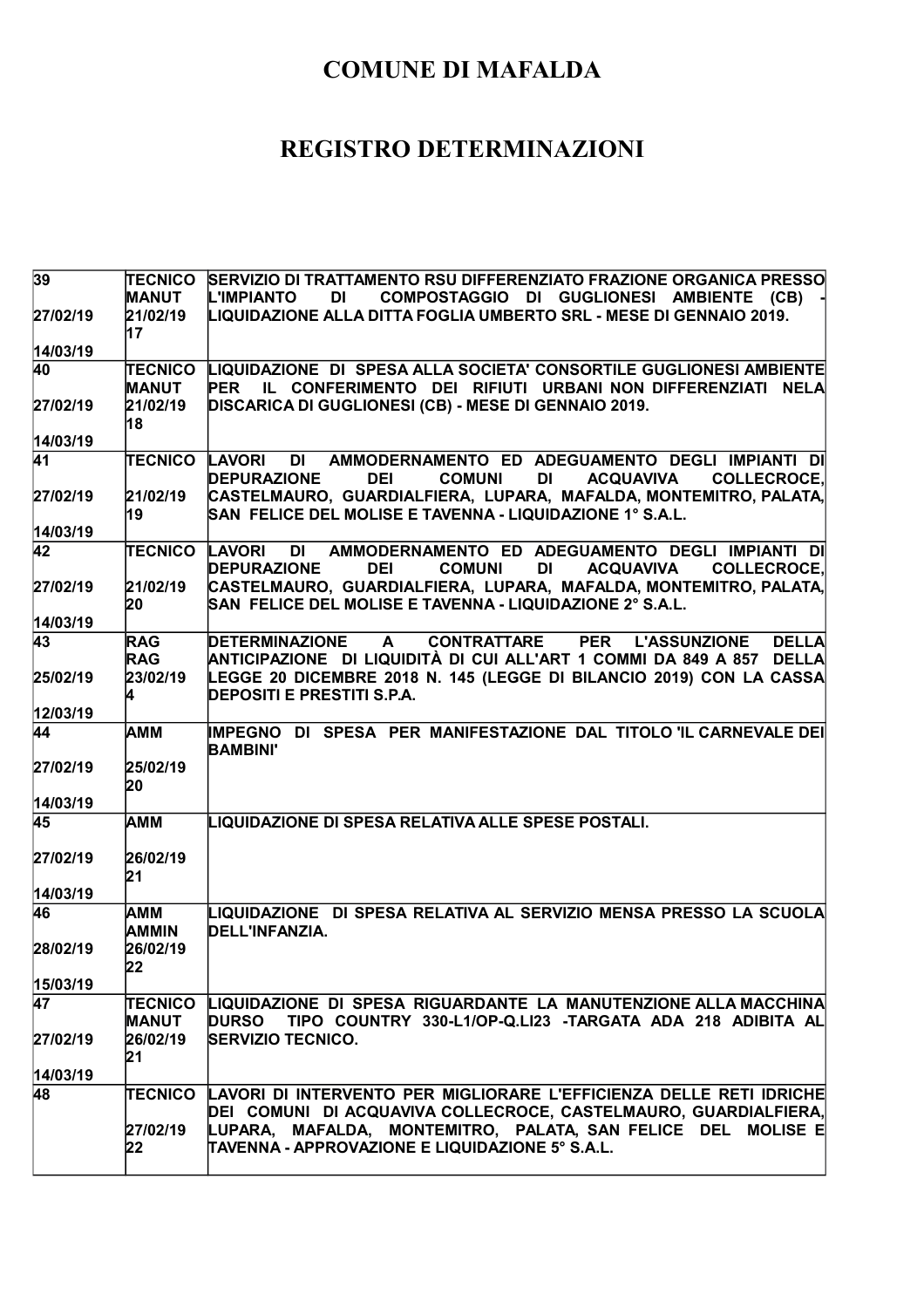| 49              |                                | TECNICO LAVORI DI REALIZZAZIONE DI UNA GABBIA DI PROTEZIONE DEL CAMPETTO<br>DELL'EDIFICIO SCOLASTICO DI VIA PASCOLI                                                                                     |
|-----------------|--------------------------------|---------------------------------------------------------------------------------------------------------------------------------------------------------------------------------------------------------|
| 05/03/19        | 01/03/19<br>23                 |                                                                                                                                                                                                         |
| 20/03/19        |                                |                                                                                                                                                                                                         |
| 50              | <b>TECNICO</b><br><b>MANUT</b> | <b>PER</b><br>RACCOLTA, TRASPORTO<br>E<br><b>SMALTIMENTO</b><br><b>IMPEGNO DI</b><br><b>SPESA</b><br><b>PNEUMATICI FUORI USO.</b>                                                                       |
| 05/03/19        | 01/03/19<br>24                 |                                                                                                                                                                                                         |
| 20/03/19        |                                |                                                                                                                                                                                                         |
| $\overline{51}$ | <b>AMM</b>                     | <b>IMPEGNO DI SPESA PER ACQUISTO NASTRI PER STAMPANTE AD AGHI</b>                                                                                                                                       |
| 05/03/19        | 01/03/19<br>23                 |                                                                                                                                                                                                         |
| 20/03/19        |                                |                                                                                                                                                                                                         |
| 52              |                                | TECNICO LIQUIDAZIONE SALDO FORNITURA MATERIALE INFORMATICO PER IL NUOVO<br>SCOLASTICO, SCUOLE MATERNE, ELEMENTARI E MEDIE DI VIA<br><b>EDIFICIO</b>                                                     |
| 07/03/19        | 01/03/19<br>25                 | <b>PASCOLI</b>                                                                                                                                                                                          |
| 22/03/19        |                                |                                                                                                                                                                                                         |
| 53              | <b>TECNICO</b>                 | SCOLASTICO SCUOLE MATERNA, ELEMENTARE E MEDIE DI VIA<br><b>EDIFICIO</b><br><b>PASCOLI - LIQUIDAZIONE SALDO ARREDI</b>                                                                                   |
| 07/03/19        | 01/03/19<br>26                 |                                                                                                                                                                                                         |
| 22/03/19        |                                |                                                                                                                                                                                                         |
| $\overline{54}$ |                                | <b>TECNICO LIQUIDAZIONE</b><br><b>ACCONTO</b><br><b>DELLA</b><br><b>ULTERIORE</b><br><b>QUOTA</b><br><b>PARTE</b><br>DELL'ONORARIO TECNICO RELATIVO ALLA DIREZIONE DEI LAVORI AL 5° S.A.L.              |
|                 | 01/03/19<br>27                 | - INTERVENTI PER MIGLIORARE L'EFFICIENZA DELLE RETI IDRICHE COMUNALI<br>DI ACQUAVIVA COLLECROCI, CASTELMAURO, GUARDIALFIERA,<br>LUPARA,<br>MAFALDA, MONTEMITRO, PALATA, SAN FELICE DEL MOLISE E TAVENNA |
| 55              | <b>TECNICO</b>                 | <b>SPESA</b><br><b>PER</b><br><b>LIQUIDAZIONE</b><br>DI<br>L'AFFIDAMENTO DEL SERVIZIO DI<br>PUBBLICAZIONE BANDO DI GARA SERVIZIO PORTA A PORTA PER LA GESTIONE                                          |
| 18/03/19        | 06/03/19<br>28                 | DEL CICLO DEI RIFIUTI SOLIDI URBANI ED ASSIMILATI                                                                                                                                                       |
| 21/03/19        |                                |                                                                                                                                                                                                         |
| 56              | <b>TECNICO</b>                 | <b>DI</b><br><b>AFFIDAMENTO</b><br><b>FORNITURA</b><br><b>ENERGIA</b><br><b>ELETTRICA</b><br><b>RELATIVA AD</b><br>ILLUMINAZIONE PUBBLICA COMUNALE ED IMMOBILI E BENI DI PROPRIETA'                     |
| 15/03/19        | 11/03/19<br>129                | COMUNALE - ADESIONE CONVENZIONE CONSIP 'ENERGIA ELETTRICA 16' -<br> DITTA HERA COMM SRL.                                                                                                                |
| 30/03/19        |                                |                                                                                                                                                                                                         |
| 57              | <b>TECNICO</b><br><b>MANUT</b> | ADESIONE ACCORDO QUADRO CONSIP 'FUEL CARD 1' PER LA FORNITURA<br>DI CARBURANTE MEDIANTE FUEL CARD PER I MEZZI COMUNALI.                                                                                 |
| 18/03/19        | 11/03/19<br>30                 |                                                                                                                                                                                                         |
| 02/04/19        |                                |                                                                                                                                                                                                         |
| 58              | AMM<br><b>AMMIN</b>            | <b>IMPEGNO</b><br><b>SERVIZIO</b><br><b>MENSA</b><br><b>PRESSO</b><br>DI<br><b>SPESA</b><br><b>PER</b><br><b>LA SCUOLA</b><br>DELL'INFANZIA.                                                            |
| 20/03/19        | 13/03/19<br>24                 |                                                                                                                                                                                                         |
| 04/04/19        |                                |                                                                                                                                                                                                         |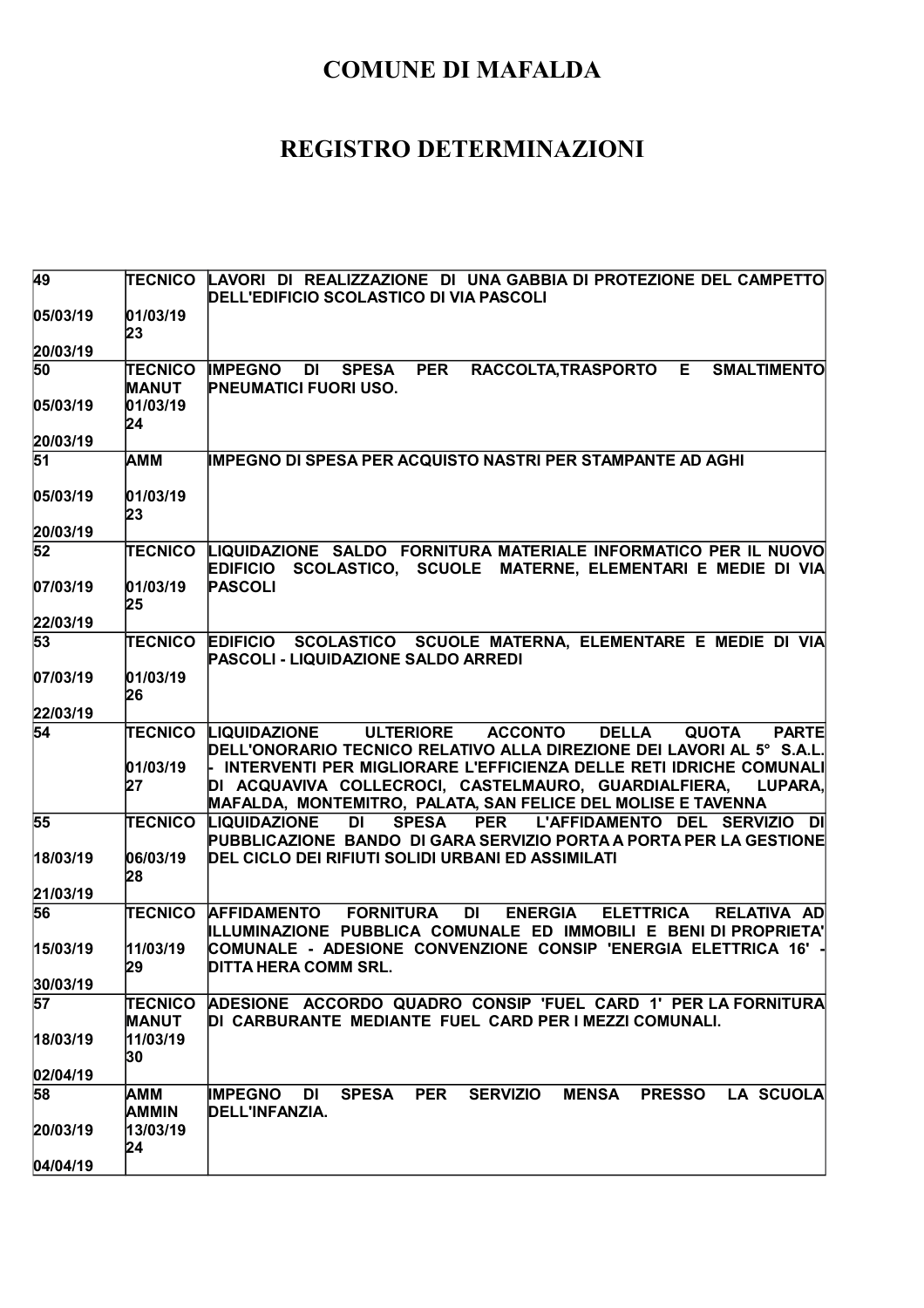| 59             | <b>TECNICO</b><br><b>MANUT</b> | SPESA PER IL SERVIZIO DI PULIZIA E MANUTENZIONE<br><b>LIQUIDAZIONE</b><br>DI<br>DEGLI IMPIANTI SPORTIVI DEI GIARDINI PARCHI ED AIUOLE COMUNALI.                                                                             |
|----------------|--------------------------------|-----------------------------------------------------------------------------------------------------------------------------------------------------------------------------------------------------------------------------|
| 18/03/19       | 13/03/19<br>31                 |                                                                                                                                                                                                                             |
| 02/04/19       |                                |                                                                                                                                                                                                                             |
| 60             | AMM<br><b>AMMIN</b>            | CONI PROGETTO 'METTIAMOCI IN GIOCO 2019'. IMPEGNO DI SPESA.                                                                                                                                                                 |
| 20/03/19       | 13/03/19<br>25                 |                                                                                                                                                                                                                             |
| 04/04/19       |                                |                                                                                                                                                                                                                             |
| 61             | <b>RAG</b><br><b>RAG</b>       | DI SPESA RIGURADANTE L'ACQUISTO SOFTWARE RELAZIONE DI<br><b>IMPEGNO</b><br><b>FINE MANDATO</b>                                                                                                                              |
| 15/03/19       | 13/03/19<br>26                 |                                                                                                                                                                                                                             |
| 30/03/19       |                                |                                                                                                                                                                                                                             |
| 62<br>20/03/19 | AMM<br>AMMIN<br>14/03/19       | LIQUIDAZIONE QUOTA DI PARTECIPAZIONE AGLI ONERI DI CUI ALL'ART. 3<br>DELLA LEGGE N. 56/1987 RELATIVA AI LOCALI DEL CENTRO PER L'IMPIEGO DI<br><b>TERMOLI - ANNO 2017.</b>                                                   |
|                | 26                             |                                                                                                                                                                                                                             |
| 04/04/19       |                                |                                                                                                                                                                                                                             |
| 63             | AMM<br><b>AMMIN</b>            | LIQUIDAZIONE CONTRIBUTO ASSOCIATIVO ALL'ANCI - ANNO 2019.                                                                                                                                                                   |
| 21/03/19       | 14/03/19<br>27                 |                                                                                                                                                                                                                             |
| 05/04/19       |                                |                                                                                                                                                                                                                             |
| 64             | <b>AMM</b><br><b>AMMIN</b>     | LIQUIDAZIONE CONTRIBUTO<br><b>OBBLIGATORIO</b><br><b>ALLA</b><br><b>COMUNITA'</b><br><b>MONTANA</b><br><b>TRIGNO-MONTE</b><br><b>TRIVENTO</b><br><b>PER</b><br><b>MAURO'</b><br><b>DI</b><br><b>L'ESERCIZIO FINANZIARIO</b> |
| 20/03/19       | 14/03/19<br>28                 | 2018.                                                                                                                                                                                                                       |
|                |                                |                                                                                                                                                                                                                             |
| 04/04/19       |                                |                                                                                                                                                                                                                             |
| 65             | AMM<br>AMMIN                   | <b>ASSEGNAZIONE</b><br><b>CONDIZIONE</b><br>DISOCCUPAZIONE/INOCCUPAZIONE<br><b>PER</b><br><b>SUPPORTO</b><br>DI                                                                                                             |
| 20/03/19       | 15/03/19<br>29                 | DI BORSE LAVORO A FAVORE DI GIOVANI RESIDENTI IN<br>ALL'UFFICIO TECNICO COMUNALE.                                                                                                                                           |
| 04/04/19       |                                |                                                                                                                                                                                                                             |
| 66             | <b>TECNICO</b><br><b>MANUT</b> | SERVIZIO DI TRATTAMENTO RSU DIFFERENZIATO FRAZIONE ORGANICA PRESSO<br><b>COMPOSTAGGIO</b><br><b>L'IMPIANTO</b><br>DI<br><b>GUGLIONESI AMBIENTE</b><br>DI<br>(CB)                                                            |
| 18/03/19       | 15/03/19<br>32                 | LIQUIDAZIONE ALLA DITTA FOGLIA UMBERTO SRL - MESE DI FEBBRAIO 2019.                                                                                                                                                         |
| 02/04/19       |                                |                                                                                                                                                                                                                             |
| 67             | <b>TECNICO</b><br><b>MANUT</b> | <b>UTENZE</b><br><b>COMUNALI E SCUOLE</b><br>LIQUIDAZIONE<br>SPESE TELEFONICHE<br>DICEMBRE 2018 GENNAIO 2019.                                                                                                               |
| 25/03/19       | 15/03/19<br>33                 |                                                                                                                                                                                                                             |
| 9/04/19        |                                |                                                                                                                                                                                                                             |
| 68             | <b>AMM</b><br><b>AMMIN</b>     | ASSEGNAZIONE DI BORSE LAVORO IN FAVORE DI PERSONE RESIDENTI IN<br><b>DISOCCUPAZIONE/INOCCUPAZIONE</b><br><b>CONDIZIONE</b><br>DI<br><b>PER</b><br><b>SERVIZIO</b><br>DI                                                     |
| 26/03/19       | 16/03/19<br>30                 | <b>MANUTENZIONE E PULIZIA DELLE STRADE DEL CENTRO ABITATO E DEL VERDE</b><br><b>PUBBLICO.</b>                                                                                                                               |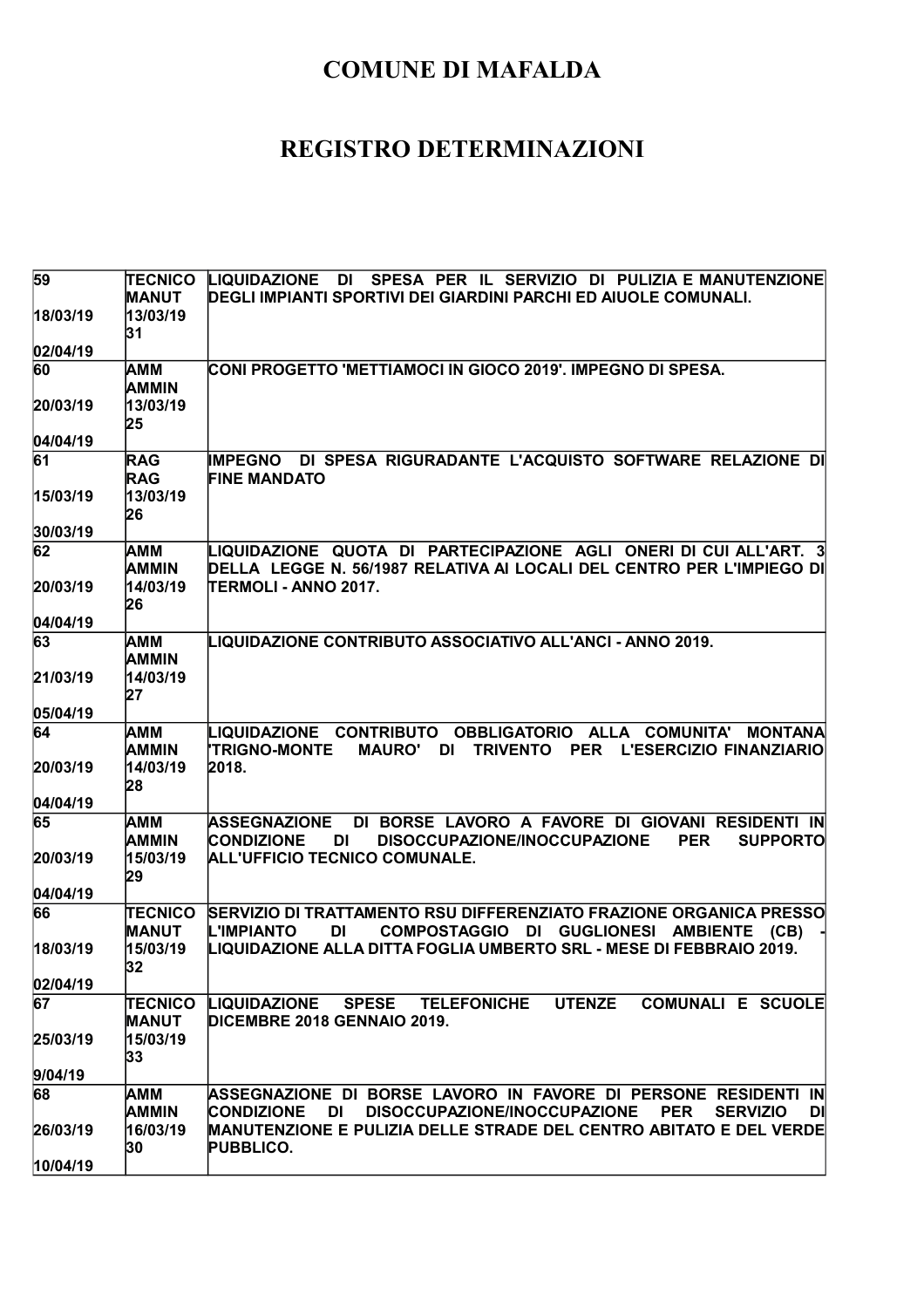| 69              | AMM                                        | IMPEGNO DI SPESA RELATIVO ALLE SPESE POSTALI.                                                                                                                                                                 |
|-----------------|--------------------------------------------|---------------------------------------------------------------------------------------------------------------------------------------------------------------------------------------------------------------|
| 26/03/19        | 16/03/19<br>31                             |                                                                                                                                                                                                               |
| 10/04/19        |                                            |                                                                                                                                                                                                               |
| 70              | <b>TECNICO</b>                             | <b>RIPULITURA</b><br>E<br><b>RIPRISTINO DEL MARCIAPIEDI</b><br><b>AFFIDAMENTO</b><br><b>LAVORI</b><br><b>DI</b><br><b>NELLA ZONA INDUSTRIALE</b>                                                              |
| 22/03/19        | 18/03/19<br>34                             |                                                                                                                                                                                                               |
| 06/04/19        |                                            |                                                                                                                                                                                                               |
| $\overline{71}$ | AMM                                        | IMPEGNO DI SPESA RELATIVO ALL' ACQUISTO PRODOTTI PER LA PULIZIA<br><b>DELLA SEDE MUNICIPALE.</b>                                                                                                              |
| 26/03/19        | 18/03/19<br>32                             |                                                                                                                                                                                                               |
| 10/04/19        |                                            |                                                                                                                                                                                                               |
| 72<br>20/03/19  | <b>TECNICO</b><br><b>MANUT</b><br>18/03/19 | <b>PROFESSIONALI</b><br><b>LIQUIDAZIONE</b><br><b>COMPETENZE</b><br><b>PER</b><br><b>INCARICO</b><br>-DII<br><b>RESPONSABILE</b><br><b>DEL SERVIZIO</b><br>DI PREVENZIONE E PROTEZIONE D. LGS. N.<br>81/2008. |
|                 | 35                                         |                                                                                                                                                                                                               |
| 04/04/19        |                                            |                                                                                                                                                                                                               |
| 73              | іамм                                       | <b>PAGAMENTO</b><br>DIRITTI DI NOTIFICHE AI SENSI<br><b>IMPEGNO</b><br>DI<br><b>SPESA</b><br><b>PER</b><br>DELL'ART. 34 L. 18/02/99 N. 2                                                                      |
| 26/03/19        | 19/03/19<br>33                             |                                                                                                                                                                                                               |
| 10/04/19        |                                            |                                                                                                                                                                                                               |
| 74              | <b>TECNICO</b><br><b>MANUT</b>             | LIQUIDAZIONE DI SPESA RIGUARDANTE LA SOMMINISTRAZIONE DI ENERGIA<br>ELETTRICA PUBBLICA ILLUMINAZIONE.                                                                                                         |
| 26/03/19        | 19/03/19<br>36                             |                                                                                                                                                                                                               |
| 10/04/19        |                                            |                                                                                                                                                                                                               |
| 75              | <b>TECNICO</b><br>MANUT                    | IMPEGNO DI SPESA PER LA FORNITURA DI SALE INDUSTRIALE<br><b>ULTERIORE</b><br><b>ANTIGELO.</b>                                                                                                                 |
| 26/03/19        | 20/03/19<br>37                             |                                                                                                                                                                                                               |
| 10/04/19        |                                            |                                                                                                                                                                                                               |
| 76              | TECNICO<br>MANUT                           | <b>PER</b><br>IL SERVIZIO SGOMBERO<br><b>IMPEGNO</b><br>DI<br><b>SPESA</b><br><b>NEVE STAGIONE</b><br><b>INVERNALE 2018/2019.</b>                                                                             |
| 26/03/19        | 20/03/19<br>38                             |                                                                                                                                                                                                               |
| 10/04/19        |                                            |                                                                                                                                                                                                               |
| $\overline{7}$  | TECNICO<br><b>MANUT</b>                    | IMPEGNO E LIQUIDAZIONE CANONE PER CONCESSIONE DI DERIVAZIONE<br>ACQUE ANNO 2019 A FAVORE DELLA REGIONE MOLISE - UTILIZZAZIONE                                                                                 |
| 26/03/19        | 21/03/19<br>39                             | DEMANIO IDRICO - SERVIZIO TESORERIA.                                                                                                                                                                          |
| 10/04/19        |                                            |                                                                                                                                                                                                               |
| 78              | AMM<br>AMMIN                               | LIQUIDAZIONE SALDO CONTRIBUTO ALL'ASSOCIAZIONE 'IL DUO_EVENTI<br>LIVE' PER L'ORGANIZZAZIONE DELLE MANIFESTAZIONI ESTIVE 2018.                                                                                 |
| 26/03/19        | 22/03/19<br>34                             |                                                                                                                                                                                                               |
| 10/04/19        |                                            |                                                                                                                                                                                                               |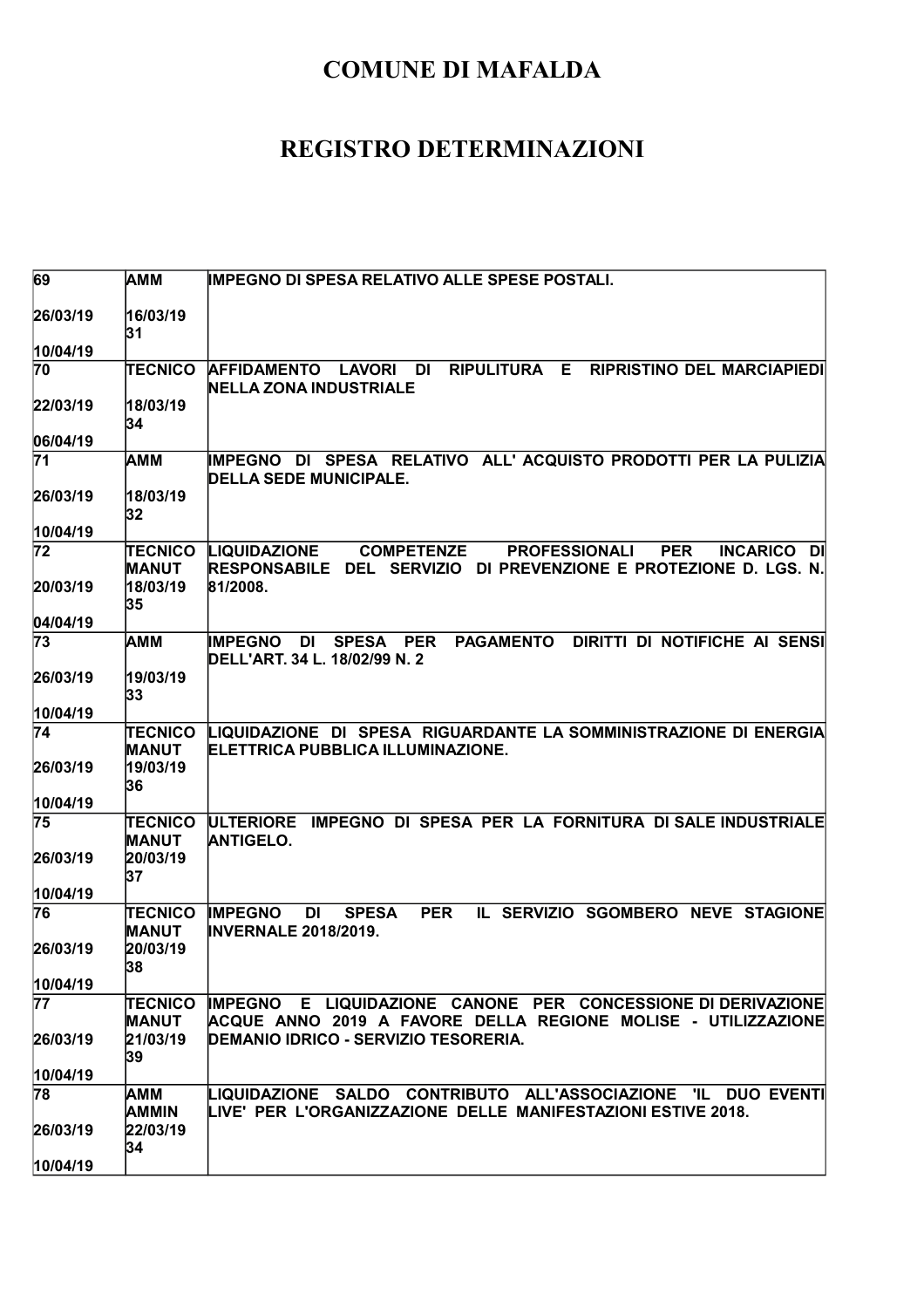| 79             | <b>TECNICO</b>                    | LIQUIDAZIONE DI SPESA RIGUARDANTE LA SOMMINISTRAZIONE DI ENERGIA                                                                 |
|----------------|-----------------------------------|----------------------------------------------------------------------------------------------------------------------------------|
|                | <b>MANUT</b>                      | ELETTRICA UFFICI E SERVIZI COMUNALI.                                                                                             |
| 26/03/19       | 22/03/19                          |                                                                                                                                  |
| 10/04/19       | 40                                |                                                                                                                                  |
| 80             | <b>TECNICO</b>                    | DI SPESA PER IL SERVIZIO DI<br><b>MANUTENZIONE E RIPARAZIONE</b><br><b>IMPEGNO</b>                                               |
|                | <b>MANUT</b>                      | <b>AUTOMEZZI COMUNALI.</b>                                                                                                       |
| 26/03/19       | 23/03/19                          |                                                                                                                                  |
|                | 41                                |                                                                                                                                  |
| 10/04/19       |                                   |                                                                                                                                  |
| 81             | <b>AMM</b>                        | LIQUIDAZIONE DIRITTI DI ROGITO SPETTANTI AL SEGETARIO COMUNALE<br><b>PER L'ANNO 2018</b>                                         |
| 25/03/19       | 23/03/19<br>35                    |                                                                                                                                  |
| 9/04/19        |                                   |                                                                                                                                  |
| 82             | <b>AMM</b><br><b>AMMIN</b>        | CONCESSIONE USO TEMPORANEO DI UN LOCULO NEL VECCHIO CIMITERO.                                                                    |
| 26/03/19       | 23/03/19<br>36                    |                                                                                                                                  |
| 10/04/19       |                                   |                                                                                                                                  |
| 83             | <b>TECNICO</b><br><b>MANUT</b>    | IMPEGNO DI SPESA PER ACQUISTO CARBURANTE AUTOMEZZI COMUNALI.                                                                     |
| 26/03/19       | 23/03/19<br>42                    |                                                                                                                                  |
| 10/04/19       |                                   |                                                                                                                                  |
| 84             | <b>TECNICO</b><br><b>EDILIZIA</b> | IMPEGNO DI SPESA FORNITURA MATERIALE PER LA MANUTENZIONE ED IL<br><b>MANTENIMENTO DELLE STRUTTURE ED INFRASTRUTTURE COMUNALI</b> |
| 26/03/19       | 25/03/19                          |                                                                                                                                  |
|                | 43                                |                                                                                                                                  |
| 10/04/19<br>85 | <b>AMM</b>                        | PIANO DI IGIENE URBANA ANNO 2019 - AFFIDAMENTO INCARICO<br><b>PER</b>                                                            |
|                | <b>AMMIN</b><br>25/03/19<br>37    | IL'ESPLETAMENTO DEL SERVIZIO E RELATIVO IMPEGNO DI SPESA.                                                                        |
| 86             | <b>AMM</b>                        | LIQUIDAZIONE DI SPESA RELATIVA ALLE SPESE POSTALI.                                                                               |
|                | 26/03/19<br>38                    |                                                                                                                                  |
| 87             | <b>TECNICO</b>                    | IMPEGNO E LIQUIDAZIONE DI SPESA PER LA STIPULA DELLA POLIZZA                                                                     |
|                | <b>MANUT</b><br>26/03/19<br>44    | ASSICURATIVA AUTOMEZZO COMUNALE.                                                                                                 |
| 88             | <b>AMM</b>                        | CONCESSIONE USO TEMPORANEO DI UN LOCULO NEL VECCHIO CIMITERO.                                                                    |
|                | <b>AMMIN</b><br>26/03/19<br>39    |                                                                                                                                  |